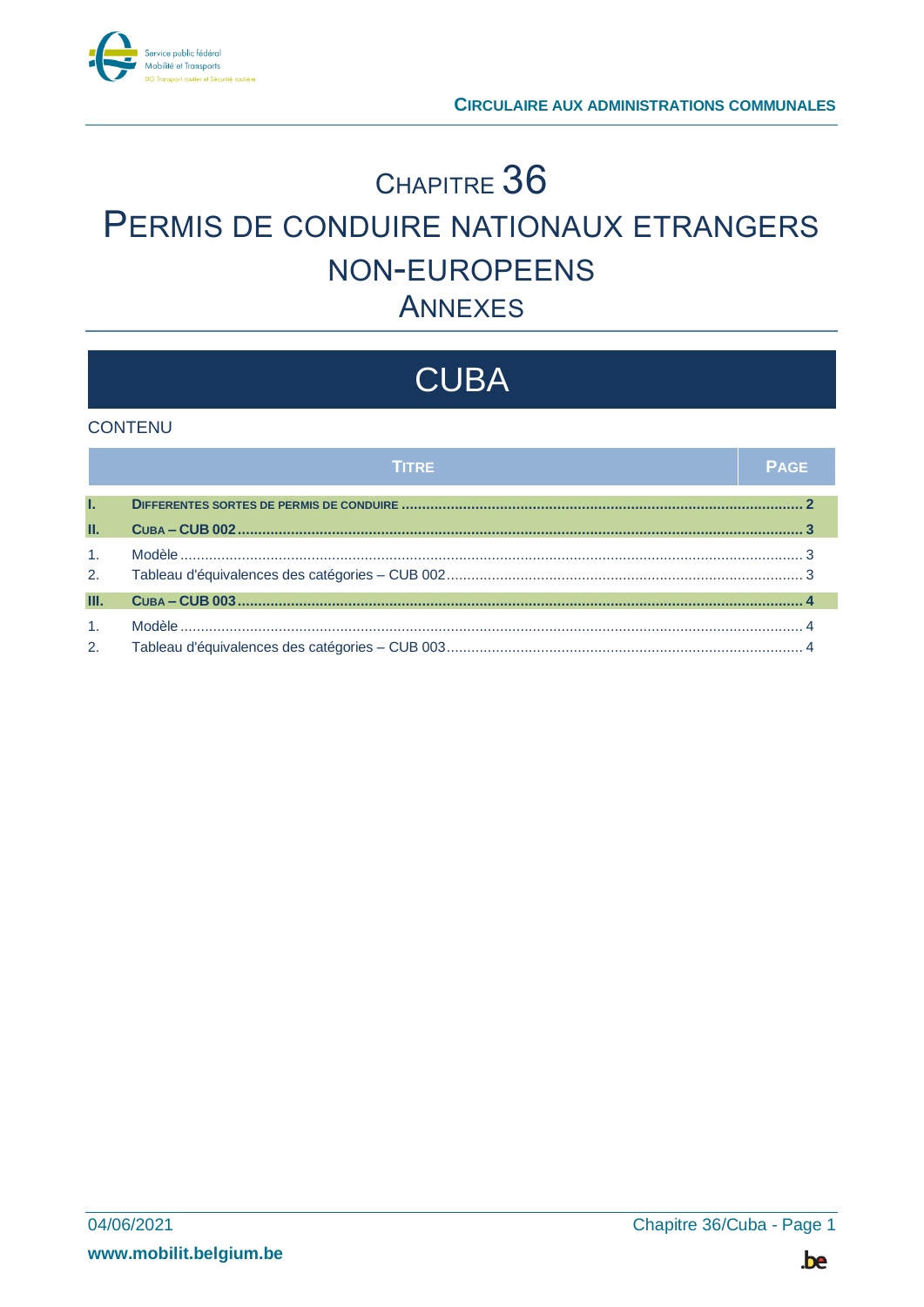

## <span id="page-1-0"></span>**I. DIFFERENTES SORTES DE PERMIS DE CONDUIRE**

| <b>REFERENCE</b><br><b>DU PERMIS</b> | <b>IMAGE</b>                                                                                                                                                                                                                                                                                                             | <b>DÉLIVRÉ</b><br>À PARTIR DE | <b>DÉLIVRÉ</b><br>JUSQU'AU     | VALIDITÉ<br><b>DU</b><br><b>DOCUMENT</b> |
|--------------------------------------|--------------------------------------------------------------------------------------------------------------------------------------------------------------------------------------------------------------------------------------------------------------------------------------------------------------------------|-------------------------------|--------------------------------|------------------------------------------|
| <b>CUB 002</b>                       | $8 - 13$<br><b>NSPAJESLOS</b>                                                                                                                                                                                                                                                                                            |                               |                                |                                          |
| <b>CUB 003</b>                       | <b>STARDTURY DE COPA</b><br>LINERVIERONDIR <mark>GION</mark><br><b>PERITS DE</b><br>CONDUIRE<br><b>KIMERO</b><br>CANCELADO<br>C. HABANA<br>DNLC<br><b>LIVITANTES:</b><br>FECHA DE NACEMENTO<br>EXPEDIDA<br><b>VENCIMENTO</b><br>FIRMA QUE ACREDITA<br>ARO<br>DiA<br><b>MES</b><br><b>AÑO</b><br><b>AÑO</b><br><b>MES</b> |                               | <b>Délivré</b><br>actuellement |                                          |

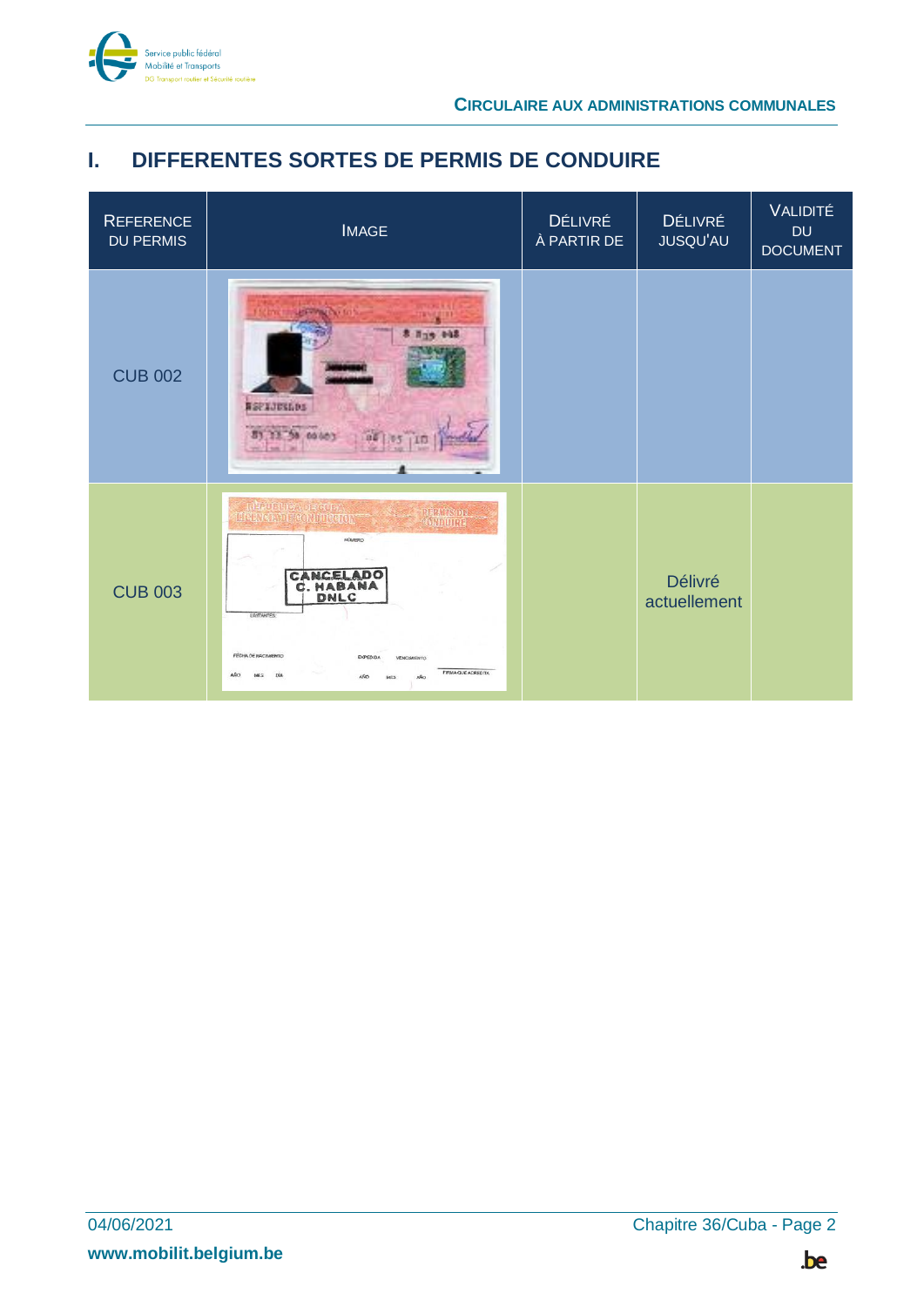

## <span id="page-2-0"></span>**II. CUBA – CUB 002**

### <span id="page-2-1"></span>**1. MODELE**



**Vence = Date d'expiration (ano = année)**

**Expedida = Date de délivrance (mes= mois; ano = année)**

#### <span id="page-2-2"></span>**2. TABLEAU D'EQUIVALENCES DES CATÉGORIES – CUB 002**

| CATEGORIE ETRANGERE | CATEGORIE CORRESPONDANTE |
|---------------------|--------------------------|
| <b>A1</b>           |                          |
| $\overline{A}$      |                          |
| B                   | B                        |
| C <sub>1</sub>      |                          |
| $\mathsf{C}$        |                          |
| D <sub>1</sub>      |                          |
| D                   |                          |
| E                   |                          |
| ⊏                   |                          |